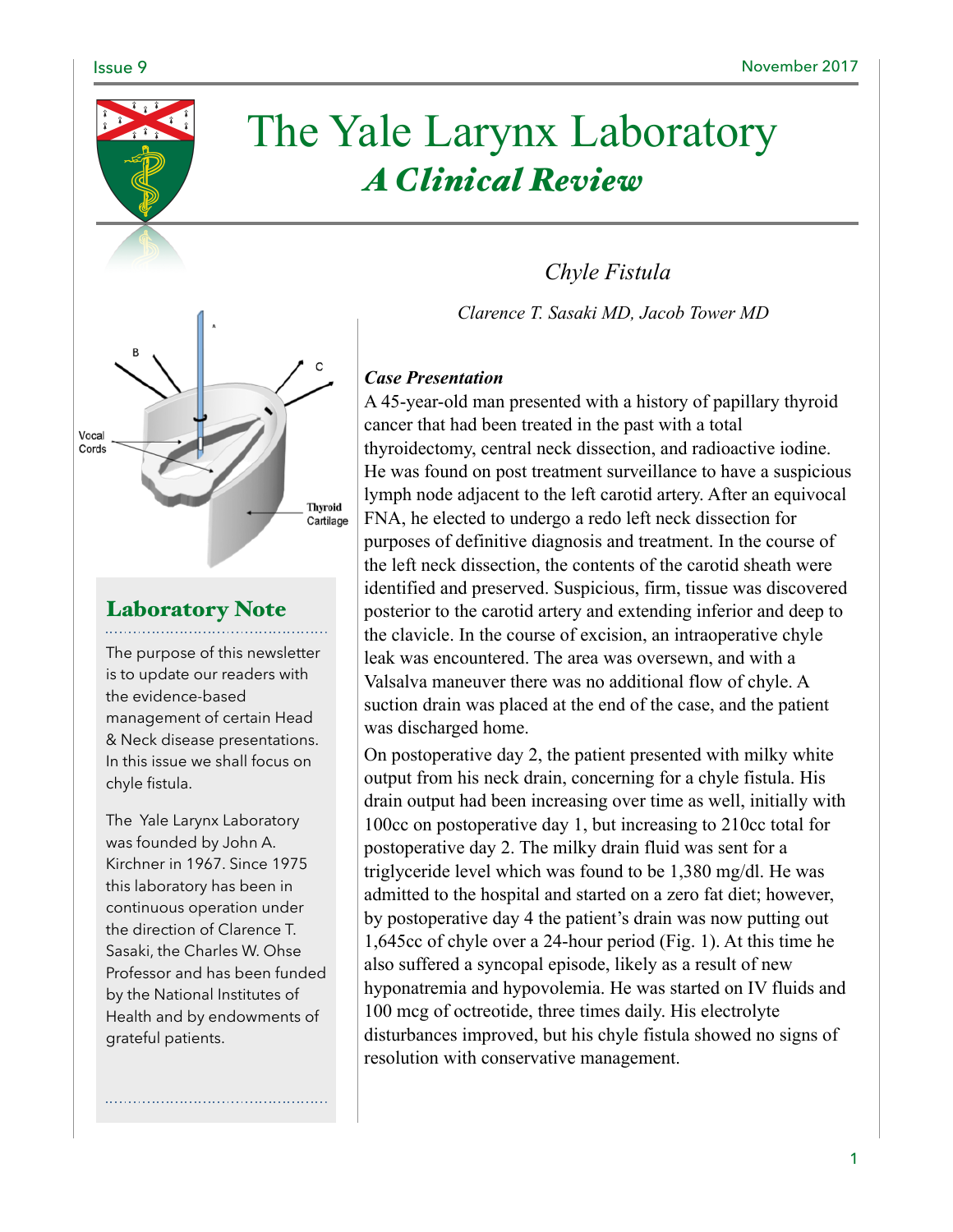

Figure 1 - Chyle fistula drain



Figure 2 - Termination of the thoracic duct

On postoperative day 6, the patient was taken back to the OR for left neck exploration and closure of the chyle fistula. After opening the neck, chyle was found to be draining from the left upper mediastinum, behind the carotid artery and deep below the clavicle. The area of the leak was oversewn, and a sternothyroid muscle flap was rotated over the area, inset with vicryl suture, and then covered with Evicel fibrin sealant. Again, a drain was left in place at the conclusion of the case.

Despite this procedure, the patient continued to have a high volume chyle leak with maximum 24 hour output of 2,000cc. On postoperative day 2 from the neck exploration, the patient underwent an attempted thoracic duct embolization with Interventional Radiology, but this was unsuccessful. At this time, Thoracic Surgery was consulted for VATS ligation of the thoracic duct, and the following day (postoperative day 3 from neck exploration, and postoperative day 8 from the neck dissection) the patient underwent bilateral chest tube placement for drainage of a left chylothorax, and right VATS thoracic duct ligation. The patient did well postoperatively and over the remainder of his hospitalization his neck drain and chest tubes were removed. He was discharged home on a low fat diet.

### *Discussion*

Chyle is composed of lymphatic fluid and chylomicrons from the gastrointestinal system. The chylomicrons are formed from the breakdown products of long-chain fatty acids and absorbed into the lymphatic system in the intestines. By comparison, short- and medium-chain fatty acids are absorbed directly by the intestinal mucosa, thus bypassing the lymphatic system. Chyle is transported into the venous system via the thoracic duct, a large lymphatic channel that ascends from the abdomen, and through the thorax, before terminating in the neck (Fig. 2).

Chyle fistula is caused by inadvertent injury to the thoracic duct, usually as a complication of neck dissection. The thoracic duct is a thin-walled structure, typically 2-5 mm in diameter, and terminates in a cervical lympho-venous junction. There is significant variability around the termination of the thoracic duct with regard to the point of entry into the venous system. Most frequently, the duct terminates in the left internal jugular vein, or in the angle between the IJV and subclavian vein. Less commonly, the duct drains directly into the subclavian vein. It is estimated that approximately 1-5% of the population has a rightsided termination.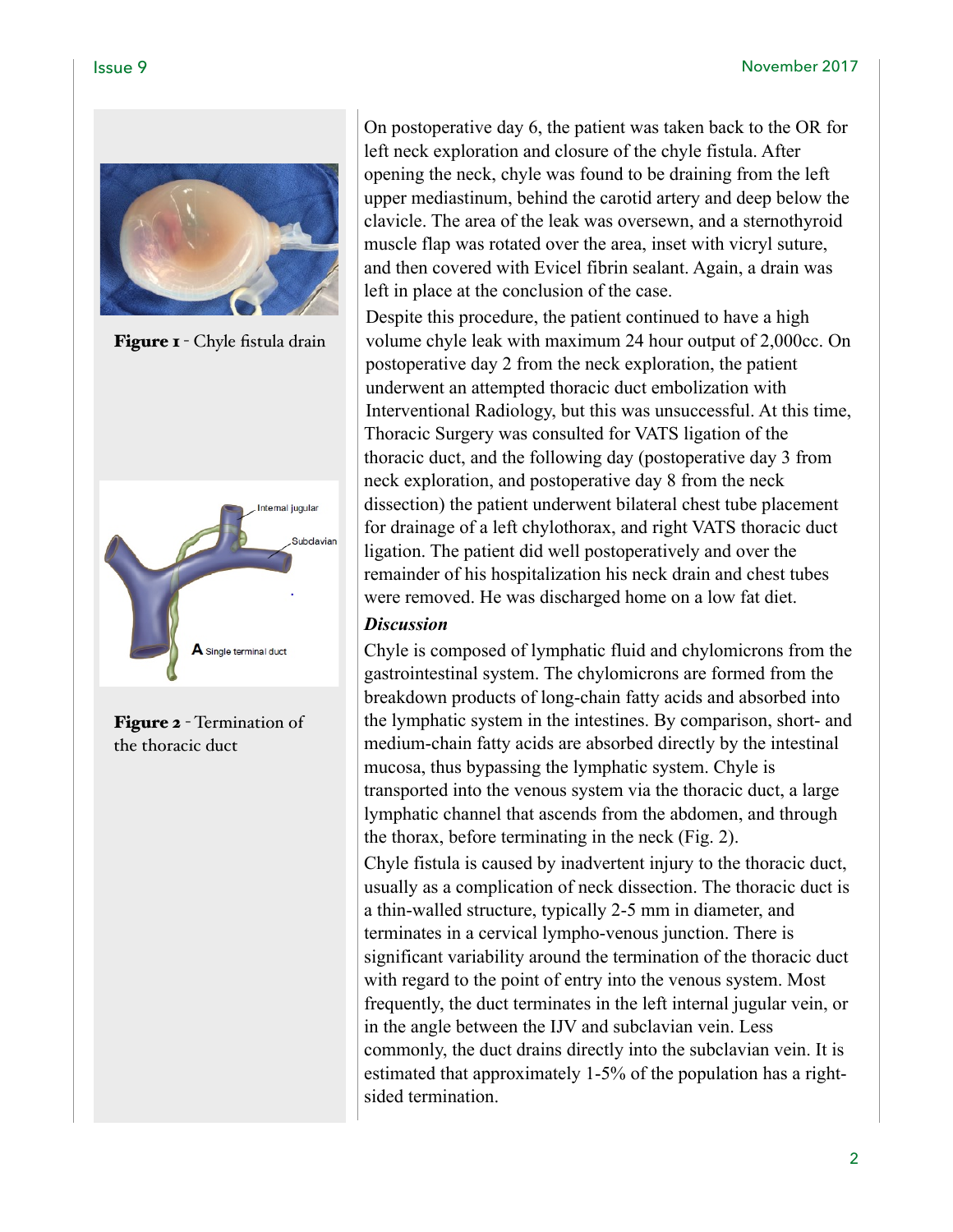The delicacy of the thoracic duct and significant variation in its anatomy puts it at risk for injury during lower neck dissection. Intraoperative dissection of the thoracic duct is not recommended because the risk of iatrogenic injury is high.

In one study of 472 patients undergoing neck dissection involving the level IV compartment, the incidence of chyle fistula was 4.7%. The presence of a metastatic lesion around the junction of the internal jugular and subclavian increased the likelihood of a chyle fistula complication.

A chyle leak may be detected intraoperatively or postoperatively. When discovered intraoperatively, the thoracic duct should be identified and ligated. This may be difficult due to patient fasting in preparation for surgery and thoracic duct collapse. A Valsalva maneuver or manual abdominal compression may assist in locating the leaking thoracic duct. Postoperatively, high increases in drain output, creamy or milky appearance, or a palpable supraclavicular fluid collection raises suspicion for a chyle leak. In equivocal cases, sending the drain fluid for triglyceride levels will aid in the diagnosis (triglyceride level >100 mg/dl or greater than the serum triglyceride level is suggestive of a chyle leak). Prompt diagnosis and treatment is essential to prevent further known complications including electrolyte imbalances, malnutrition, and wound healing complications such as skin flap necrosis.

Conventional treatment of chyle fistula begins with conservative medical management including pressure dressings, closed suction drainage, and nutritional modification (Fig. 3). Such modifications include zero fat diet, low-fat diet, medium chain fatty acid diet, or total parenteral nutrition, which bypasses the lymphatic system completely. If the chyle fistula does not respond to these measures, chyle production can be decreased with adjunctive medications. Octreotide decreases chyle production via reduction of gastric, pancreatic, and intestinal secretions, and constricts smooth muscle in splanchnic and lymphatic vessels to decrease lymph production and flow, respectively. Octreotide is given subcutaneously and has been demonstrated to decrease morbidity, length of stay, and need for surgical intervention related to chyle fistula. From initiation of therapy to chyle leak cessation, octreotide treatment duration ranged in one prospective study from 5 days for low output leaks (<500cc/ day) to 7 days for high output leaks (>500cc/day).



Figure 3 - Chyle fistula management algorithm



Figure 4 - Intrathoracic route of the thoracic duct